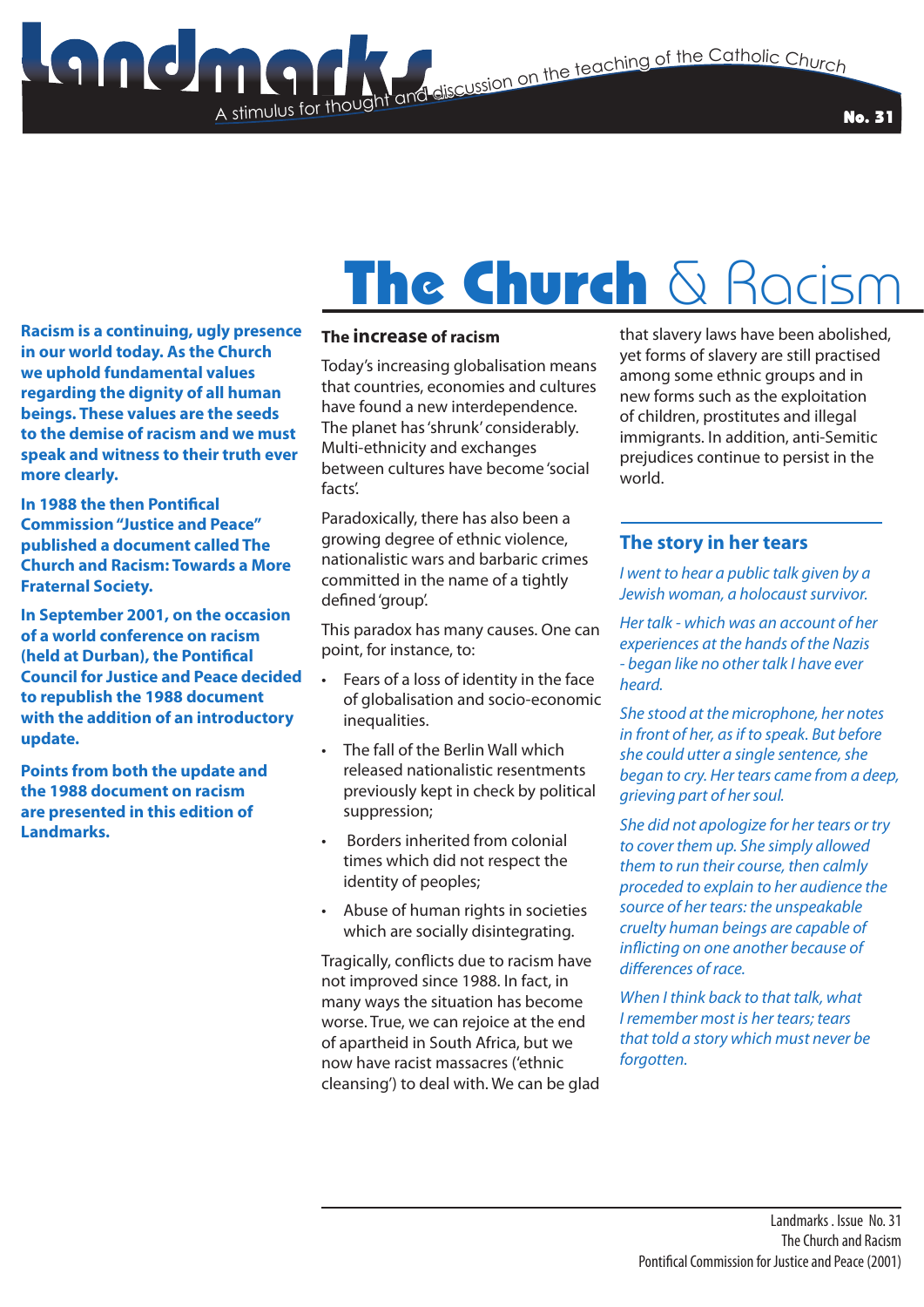A stimulus for thought and discussion on the teaching of the Catholic Churc<sub>h</sub>

# Purify the **Heart**

#### **Conversion of heart and a just social order**

Murder, envy, pride and folly begin in the human heart. The heart must be purified and filled with a spirit of love, openness and solidarity. This is the unceasing message of the Church in its constant appeal for personal conversion. In war the 'other' becomes the enemy. The radical commandment of Christianity is to love that enemy and to meet evil with good.

Equally part of the Church's message are the structural necessities of justice. For example, efforts to introduce strong penalties for racist actions (such as the genocide in Yugoslavia and Rwanda) are a vital collective sign of fundamental values.

# **The Church asks for pardon**

It would be wonderful to be able to say that Christians have always lived by their own teachings of love and solidarity, however sadly this is not the case as witnessed by the many transgressions by Christians in the course of history.

In the Jubilee Year of 2000, Pope John Paul formally and publicly asked for pardon in the name of the Church for those acts and omissions which have encouraged or perpetuated discrimination against particular groups of people around the world.

Where evils of the past survive the perpetrators, they can become a burden on the conscience of later generations. A purification of memory is need in order to be able to move forward in the present. This means letting go resentments inherited from the past and establishing a renewed foundation for moral action in the present.

### **Pardon is the path to reconciliation**

In asking for pardon, the Church addresses its own life. However it also hopes to set an example for political leaders and peoples to follow, especially those who are caught up in tragic conflicts fuelled by hatred and the memory of ancient wounds.

Reconciliation that leads to peace requires forgiveness in human hearts. Without forgiveness, wounds continue to fester and end up fuelling a cycle of destruction in succeeding generations.

To talk about 'forgiveness' in the face of the enormity of past tragedies may sound like folly. In fact, forgiveness is neither weakness nor cowardice. The Church proclaims the way of pardon because of an unshakeable confidence in the power of God's love to heal and to bring forth new life and love from the deepest hurts.

# Think ... Talk

As a Christian and as a citizen, what can I do to welcome refugees to our nation's shores?

# **The teaching of the Church**

**All persons, of whatever race, have equal dignity. Science, philosophy, ethics and the world's great religions solidly support this principle. The Christian faith respects this intuition and reinforces it with its own affirmation that God is at the origin of humankind. According to biblical revelation, man and woman are created by God in the image of God. 'The bond between the human person and the Creator provides the basis of his or her dignity and fundamental inalienable rights of which God is the guarantor.' With these rights come duties towards others. No individual, state or human institution can ever reduce a person to the status of an object. Cf. The Church and Racism (1988), n.19** 

# **Increased mobility demands greater openness**

**Wars, natural disasters and forced displacement have accelerated the movement of peoples in recent years. The Catholic Church is aware of the problems and social angst involved in this global phenomenon and has a special concern for migrants and refugees. Increased mobility requires greater openness from those who receive refugees. The Pope dedicates an annual message to migrants and refugees and always encourages people - especially Christians - to be generous in their welcome and to recognise the cultural riches which migrants and refugees bring with them.**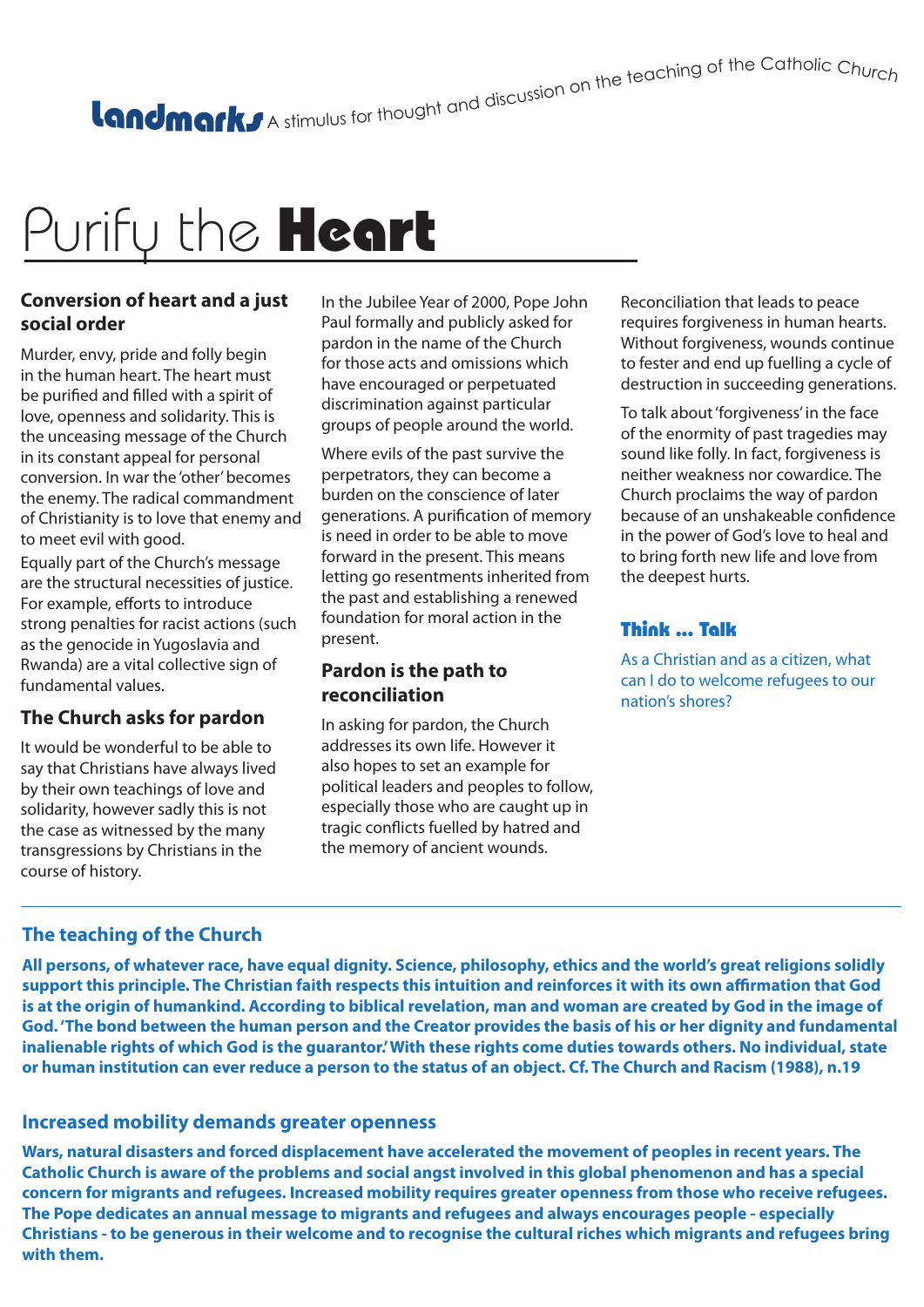# A stimulus for thought and discussion on the teaching of the Catholic Churc<sub>h</sub>

# Forgive from the **Heart**

# **A culture of peace**

The Church urges the international community to actively opt for a 'culture of peace'; a culture which does not resort to arms to solve problems and works towards the end of the arms industry.

Local Churches have a part to play here in promoting messages and actions of peace. Likewise governments must establish solid structures that will withstand the uncertainties of politics and facilitate freedom and security for their people. Forms of mediation should be encouraged and existing structures such as the United Nations strengthened. Such structures are absolutely essential, yet on their own they are not enough to build lasting peace. Only the path of forgiveness makes peace possible.

#### **Forgiveness, truth, justice**

As an act of gratuitous love, forgiveness has its own demands. First of all, the evil done must be acknowledged and, as far as possible, corrected. For evil to

be acknowledged we need to know the truth about a situation. Procedures that seek the truth are essential, but delicate – they must not become a thirst for vengeance.

As well as truth there must be justice; a justice that respects the dignity of the person at all times. Forgiveness does not do away with the need for reparation.

As far as possible, reparation should restore things to the way they were before the injustice was committed. If this is not possible, reparation can be made through compensation and the offering of an apology or expression of regret to the victim.

It is not the place of the Church to propose a technical solution to a complex problem, however, the Holy See does emphasise that the need for reparation reinforces the moral obligation of wealthy countries to assist those developing countries whose peoples suffer poverty, hunger and illiteracy.

**According to the Old Testament, the chosen people of Israel were aware of a special bond with God. They also affirmed God's covenant with the entire human race (Gen 9:11) and that all people are called to salvation (Gen 12:3).**

**Building on this foundational biblical story, the New Testament tells us that Christ died and rose for the salvation of all people. Christ's resurrection and the gift of the Holy Spirit at Pentecost ushered in a new humanity: all social divisions and barriers gave way to a liberating unity. Those who embraced the gospel experienced themselves to be forgiven, freed and reconciled. They formed 'one body, one Spirit in Christ', and adopted a lifestyle marked by mutual respect and love.**

**That same Spirit-filled liberation is offered to Christ's followers today. As the Church we are called to be a sign to the whole world that it is possible to live as one human family, united as brothers and sisters in God's love.**

**A society with a profound sense of human equality has a real chance of achieving peace and overcoming the destructive gulfs between the rich and the poor.**

See *The Church and Racism* (1988), 19,22

# Think ... Act

Drawing on your personal resources (e.g. your initiative, ideas, possessions, income, friendships, faith) what can you do to promote a culture of peace?

# **Equal in the eyes of God**

**The conviction that all people are equal before God is the most radical affirmation of the human person. From this premise a person is protected from every manipulation which seeks to justify the servitude of the weakest.**

**If all persons are created by God, then they all have the same origin and are bound together in a profound and fundamental way. Whatever differences and dispersions have divided people in history, they are destined to form one family in God. Equality is not uniformity.**

**Within the one human family there are diverse gifts and complementary qualities of different cultures. There must be room for racial and cultural groups to develop their uniqueness, while respecting the common good. No one group can ever boast a natural superiority over others nor trample upon the basic human rights of others.**